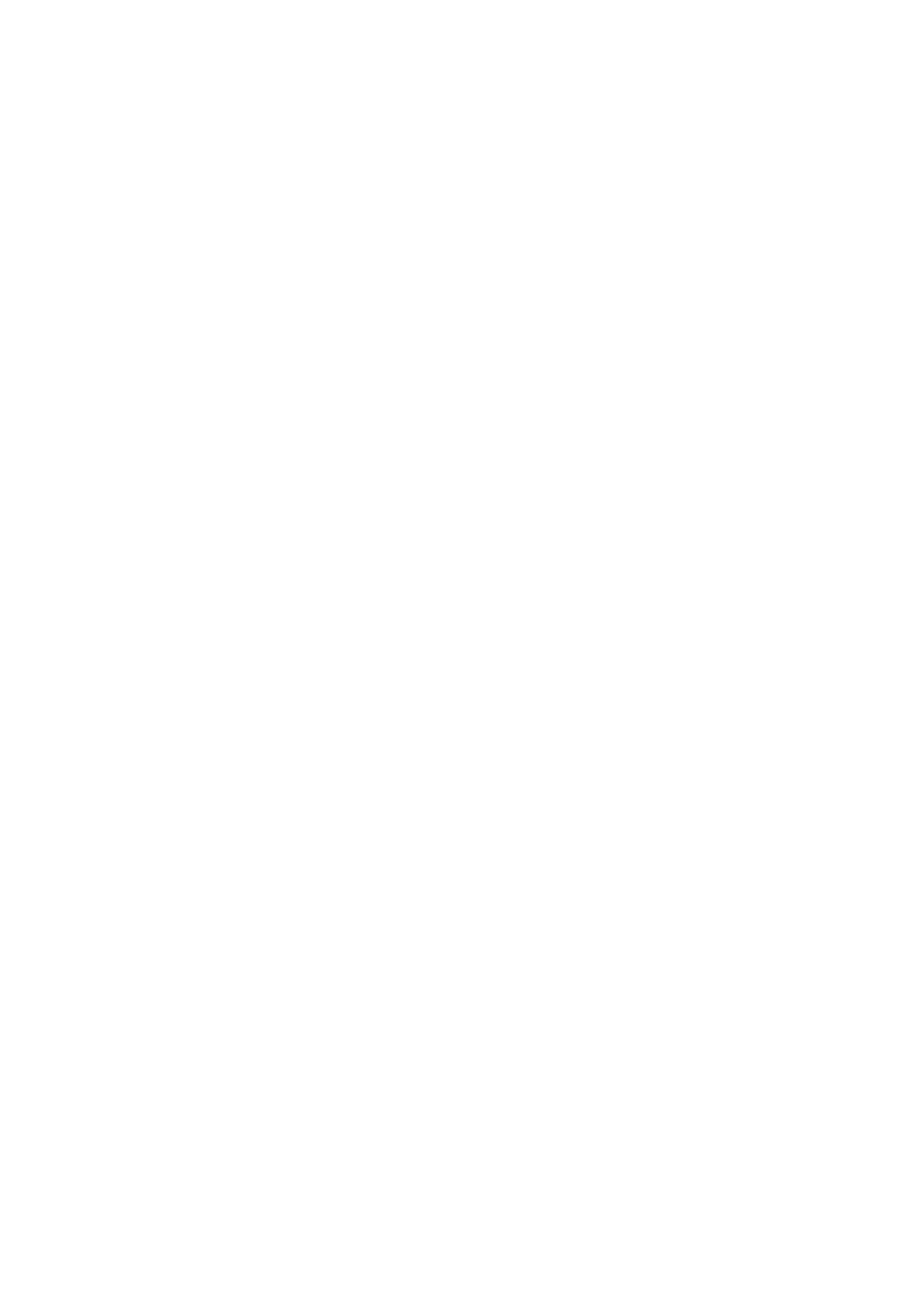## **Introduction**

- **1.** At its 104th Session (June 2015), the International Labour Conference (ILC) conducted a recurrent discussion on the strategic objective of social protection (labour protection), under the ILO Declaration on Social Justice for a Fair Globalization, 2008.
- **2.** This was the first time that the Conference had examined the labour protection dimension of the social protection objective,  $\frac{1}{2}$  giving ILO constituents the opportunity to discuss experiences and challenges regarding wages, working time, occupational safety and health (OSH) and maternity protection. The Conference also reviewed action to assist Members including in follow-up to recent related meetings of experts, ILC and Governing Body discussions, and in the framework of selected areas of critical importance  $(ACIs)$ . <sup>2</sup> The Conference adopted a resolution and conclusions.
- **3.** This paper proposes follow-up action to give effect to these conclusions. In line with the seven-year timelines of the plans of action elaborated in the context of the previous recurrent discussion on social protection (social security), the timeframe proposed for this plan of action is 2015–22.

### **Proposed plan of action: Focus and objective**

- **4.** The conclusions of the recurrent discussion highlight the centrality of labour protection for achieving decent work, social justice and peace. The regulation of working conditions, either through laws or collective agreements, in the areas of wages, working time, OSH and maternity protection is key to affording workers labour protection.
- **5.** Ongoing changes in employment patterns and work organization are generating new job opportunities but also challenge making labour protection a reality. This is especially the case for: (a) workers in NSFE; (b) workers in small and medium-sized enterprises (SMEs); and (c) workers who have traditionally been left out, totally or partly, from the coverage of certain protections. For some workers the issue is not the exclusion from legal protection, but an inadequate level of protection. In yet other cases, the problem can be an insufficient enforcement of the law. Overall, women as well as particular groups of workers, such as migrant workers, youth, or people living with HIV and AIDS, are more exposed to labour protection deficits.
- **6.** The objective of this plan of action is to achieve inclusive, comprehensive and effective labour protection for all workers in line with the Conference conclusions. This requires that national laws, regulations and institutions: (a) keep pace with the transformations in the world of work; (b) extend coverage to all workers; and (c) establish a level of protection to ensure workers' well-being and prevent informality. Compliance with the applicable laws and regulations shall be ensured by effective enforcement mechanisms, primarily labour inspection, in the interest of both workers and employers by precluding anti-competitive business practices that have detrimental impact on responsible businesses.

<sup>1</sup> ILC: *Provisional Records* Nos 12-1 and 12-2, 104th Session, 2015. In 2011, the ILC held a recurrent discussion on social protection (social security).

<sup>&</sup>lt;sup>2</sup> These include: ACI 6 on "Formalization of the informal economy", ACI 7 on "Strengthening workplace compliance through labour inspection" and ACI 8 on "Protecting workers from unacceptable forms of work"*.*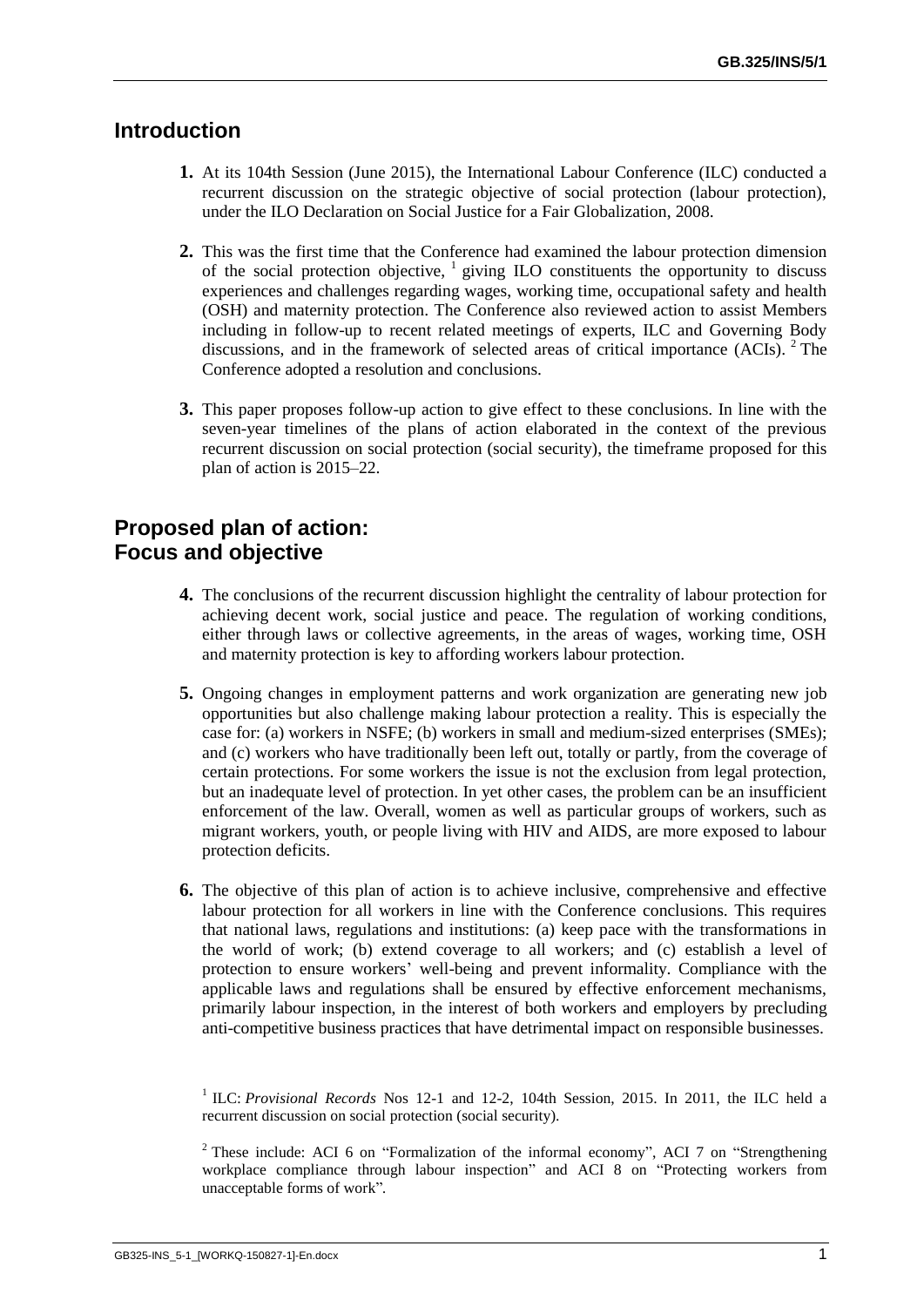**7.** ILO action therefore needs to assist member States in designing and applying laws and policies that ensure adequate labour protection for all workers, including through the strengthening and extension of existing protections, the development of protections that are responsive to changes in the world of work, and improvement in their implementation through better law enforcement and assistance to employers.

### **Guiding principles and core elements**

- **8.** The plan of action recognizes the complementarity and interlinkages between wages, working time, OSH, and maternity protection and deepens interventions in each policy area. This approach will also link to the pursuit of the other strategic objectives and the conclusions of related recurrent item discussions, underpinned by respect for fundamental principles and rights at work. Complementarity between national legislation and collective bargaining is a central feature.
- **9.** It is proposed that the plan of action:
	- Take into account relevant international labour standards, the diversity and specificity of country circumstances, the needs and concerns of governments, employers and workers, as well as requests for technical assistance in the four areas of labour protection.
	- Integrate gender equality and non-discrimination across its activities and target specific groups of workers that are more vulnerable to labour protection deficits.
	- Combine ILO's different means of action, including relevant international labour standards, policy research and advice, capacity building for constituents, development cooperation at country level, and global advocacy. In all activities, dialogue will be facilitated and partnerships strengthened at national, regional and global levels.
	- Promote action that can bolster achievement of the 2030 Agenda for Sustainable Development Goals.
- **10.** The main proposed activities are organized under six action areas, as specified in the conclusions of the discussion. Within each of these areas are the thematic priorities aimed at improving coverage, level of protection and compliance; enhancing synergies between the areas of labour protection; or addressing all dimensions concurrently through the lens of a particular group of workers. The plan also seeks to facilitate the exchange of good practices among member States and between social partners.

### **Standards-related action**

- **11.** Improving labour protection requires that the Office support the promotion of the ratification and effective implementation of existing international labour standards and provide technical support for assessing and addressing regulatory gaps, if so decided by the Governing Body. The Office therefore proposes the following actions.
- **12.** Promotion of ratification and implementation of existing international labour standards on:
	- (a) *Minimum wages.* Responding to concerns expressed by some constituents during the 2014 Conference discussion of the General Survey on minimum wage systems, fact sheets will be prepared to improve the understanding of selected provisions of the Minimum Wage Fixing Convention, 1970 (No. 131), and Recommendation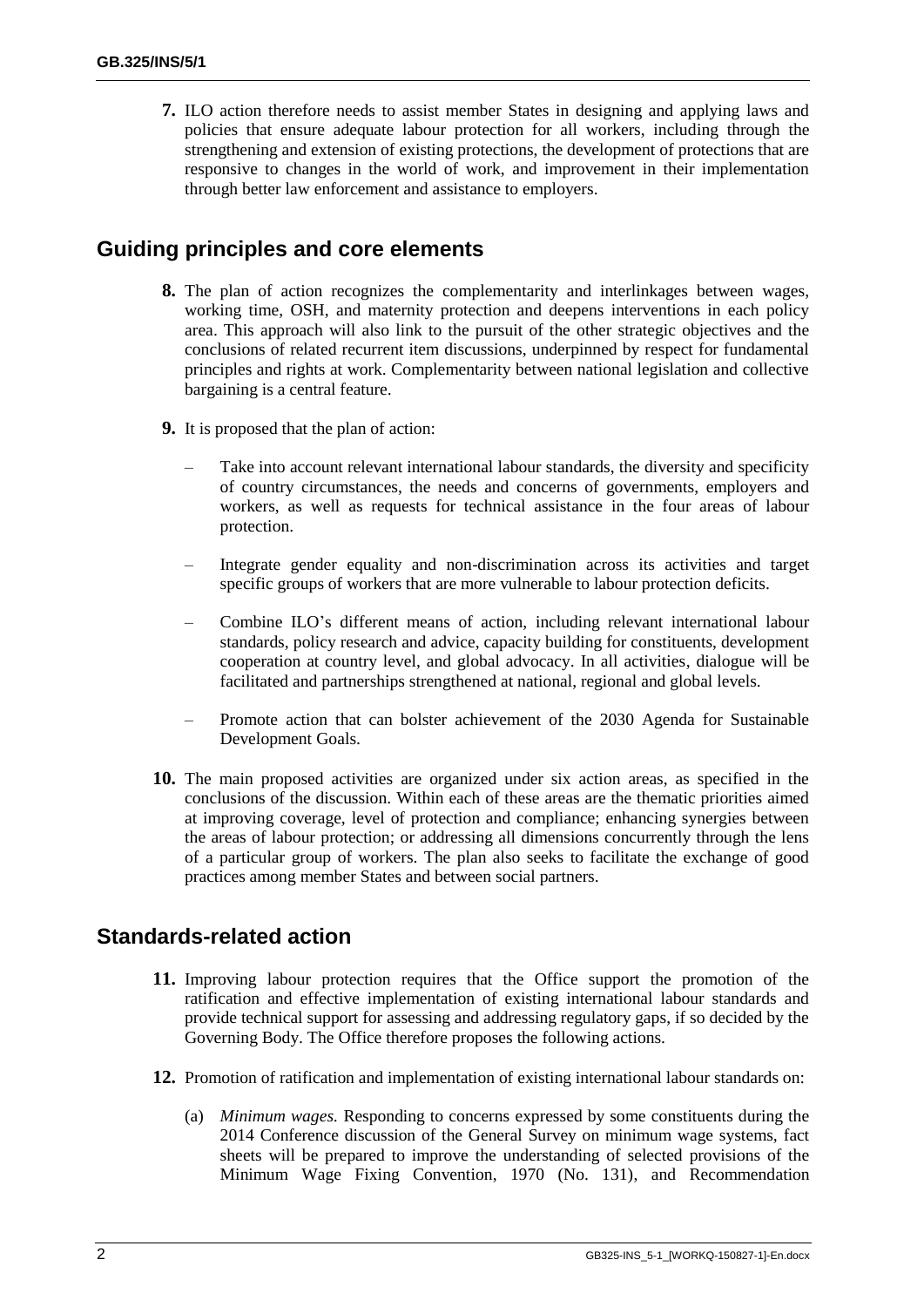(No. 135). User-friendly tools on wage-protection instruments, particularly the Protection of Wages Convention, 1949 (No. 95), will be produced and technical assistance will be offered to countries contemplating ratification of these standards or improvement in their application. Assistance will take into account gender dimensions of minimum wage fixing and wage protection.

- b) *OSH.* The plan of action (2010–16) to achieve widespread ratification and effective implementation of the Occupational Safety and Health Convention, 1981 (No. 155), its 2002 Protocol, and the Promotional Framework for Occupational Safety and Health Convention, 2006 (No. 187), has brought the total number of ratifications for Convention No. 155 to 63 and for Convention No. 187 to 33. The Office will identify opportunities for ratification and implementation of these standards, while strengthening national tripartite bodies that have proved critical to promoting the dialogue necessary for ratification and implementation. The results of the 2017 General Survey of OSH instruments will further inform this work.
- c) *Public procurement.* The ratification and implementation of the Labour Clauses (Public Contracts) Convention, 1949 (No. 94), will be promoted, including through the employment' intensive investment in infrastructure and the ILO International Training Centre's (Turin Centre) well-established public procurement training.
- **13.** Promotion of ratification and implementation of international labour standards concerning workers at high risk of labour protection deficits:
	- (a) *Women at work.* With the renewed international commitment to raise women's participation in labour markets and their access to decent jobs, the ILO key gender equality Conventions, namely the Equal Remuneration Convention, 1951 (No. 100); the Discrimination (Employment and Occupation) Convention, 1958 (No. 111), the Workers with Family Responsibilities Convention, 1981 (No. 156), and the Maternity Protection Convention, 2000 (No. 183), acquire further relevance, as do the Domestic Workers Convention, 2011 (No. 189), the Part-Time Work Convention, 1994 (No. 175), and the Home Work Convention, 1996 (No. 177). Special attention will be given to promoting the latter two Conventions, in light of their growing relevance.
	- (b) *Migrant workers.* The Fair Migration Agenda, with its emphasis on protecting migrant workers from unequal treatment and abuse, while generating more decent jobs in countries of origin, is of key relevance to the current debates on crisis-related migration. A global strategy to promote the ratification and application of the Migration for Employment Convention (Revised), 1949 (No. 97), and the Migrant Workers (Supplementary Provisions) Convention, 1975 (No. 143) will be promoted. The strategy will be informed by the findings of the General Survey on labour migration and the related Conference discussion in June 2016. The results of the implementation of the Survey will contribute to the preparation of a possible discussion on labour migration that may occur at the 2018 session of the Conference, if approved by the Governing Body.  $3$
	- (c) *Workers with HIV and AIDS.* The Office will continue to promote the implementation of the HIV and AIDS Recommendation, 2010 (No. 200), to eliminate stigma and discrimination towards persons living with HIV and AIDS. Focus will be on supporting countries to upscale confidential testing and access to treatment and ensure social protection coverage for these persons and their families.

 $3$  GB.325/INS/2.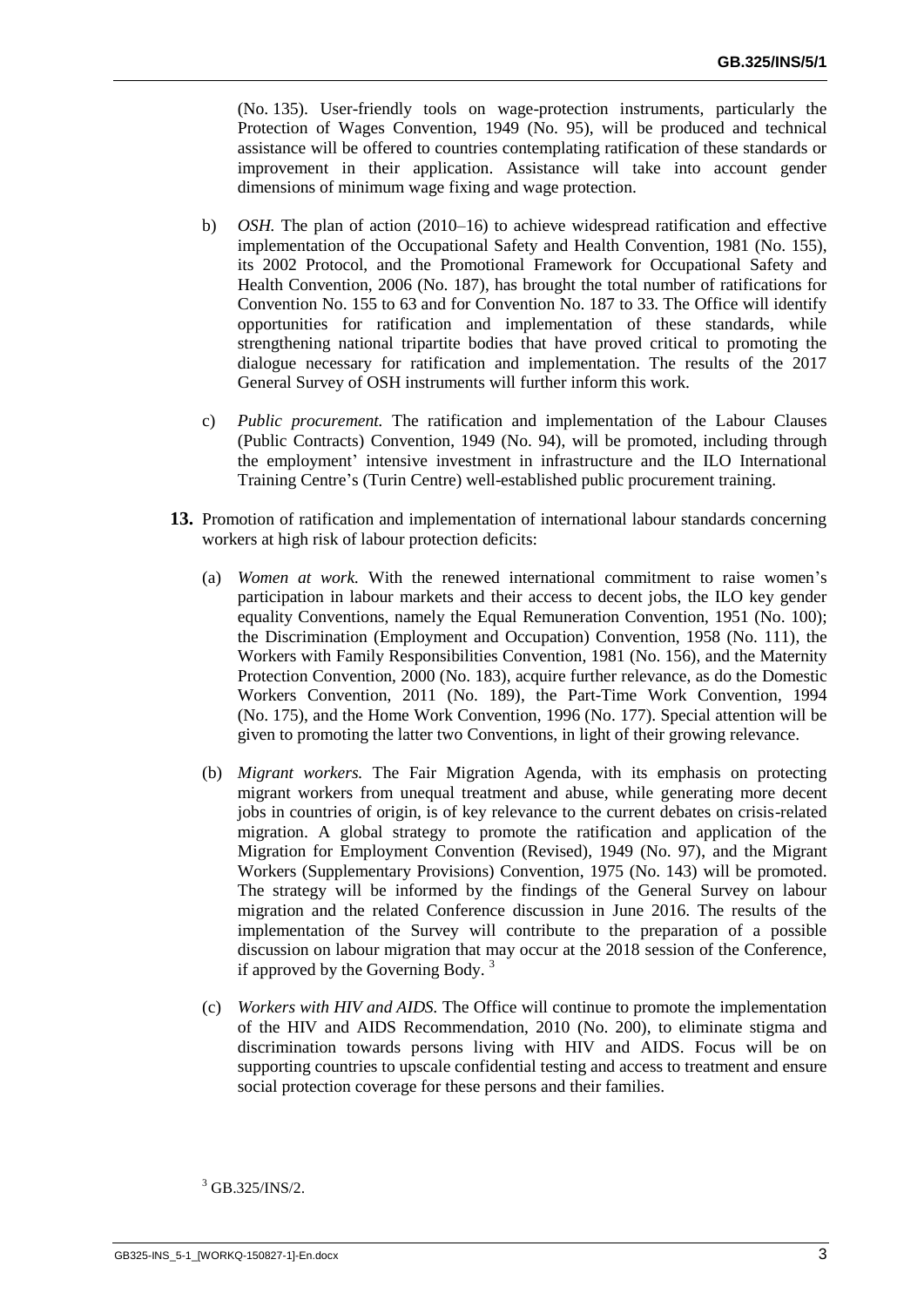- **14.** Assessing and addressing possible regulatory gaps:
	- (a) *Violence at work.* The issue of violence against women and men in the world of work has been proposed as a possible item on the agenda of the 106th Session (2017) of the Conference for either a general discussion; or, as a standard-setting item, for a first discussion, pursuant to the provisions on the preparatory stages of the double discussion procedure contained in article 39 of the Standing Orders of the Conference. <sup>4</sup> Depending on the Governing Body's decision, preparatory and follow-up work would be undertaken by the Office.
	- (b) *Non-standard forms of employment (NSFE).* As called for in the Conclusions of the Meeting of Experts on Non-Standard Forms of Employment as well as in the conclusions adopted by the Conference a meeting of experts could be convened by the Governing Body for 2017 to explore possible regulatory gaps and establish whether there is need for new standards on NSFE. The Conference conclusions also refer in this regard to the possible role of the Standards Review Mechanism (SRM). It is expected that the interaction and coordination between such a meeting of experts and the SRM will be clarified as a result of the Governing Body's discussion on the terms of reference of the Standards Review Mechanism Tripartite Working Group. In addition, the Office will produce a guide to existing instruments relevant to NSFE in order to promote awareness and compliance.
	- (c) *Working time and work–life balance.* A tripartite meeting of experts on the impact of changes in technology, business models and practices and the scheduling of working time to meet the demands of work, rest and personal life, and income security, will be held, with the objective of developing recommendations for further work by the ILO and its constituents. A General Survey on all existing standards on working time could be prepared to inform this meeting as well as the next recurrent discussion on social protection (labour protection). <sup>5</sup> This has been proposed for consideration by the Governing Body during the current session. <sup>6</sup>

#### **Knowledge building and dissemination**

- **15.** The Office will increase efforts to build its knowledge base on ongoing areas of work that are central to labour protection as well as on emerging areas identified in the conclusions. These include:
	- (a) *NSFE.* The Office will collect and analyse data on the different forms of non-standard employment and their implications for workers, enterprises, by enterprise size, whenever possible, economies and societies. Research will address issues such as the need to promote equality, non-discrimination and freedom of association and collective bargaining rights; support labour market transitions; ensure adequate social security coverage and safe and healthy workplaces; and decent working conditions. Research on emerging themes such as crowd-work and the gig economy (or "on demand economy") will be launched. A report on non-standard employment, with data and analysis on a global level and policy recommendations based on bestpractice findings, will be published in 2016.

 $6$  GB.325/LILS/4.

<sup>4</sup> GB.325/INS/2.

 $<sup>5</sup>$  The next relevant Conference review of a General Survey includes OSH (2017).</sup>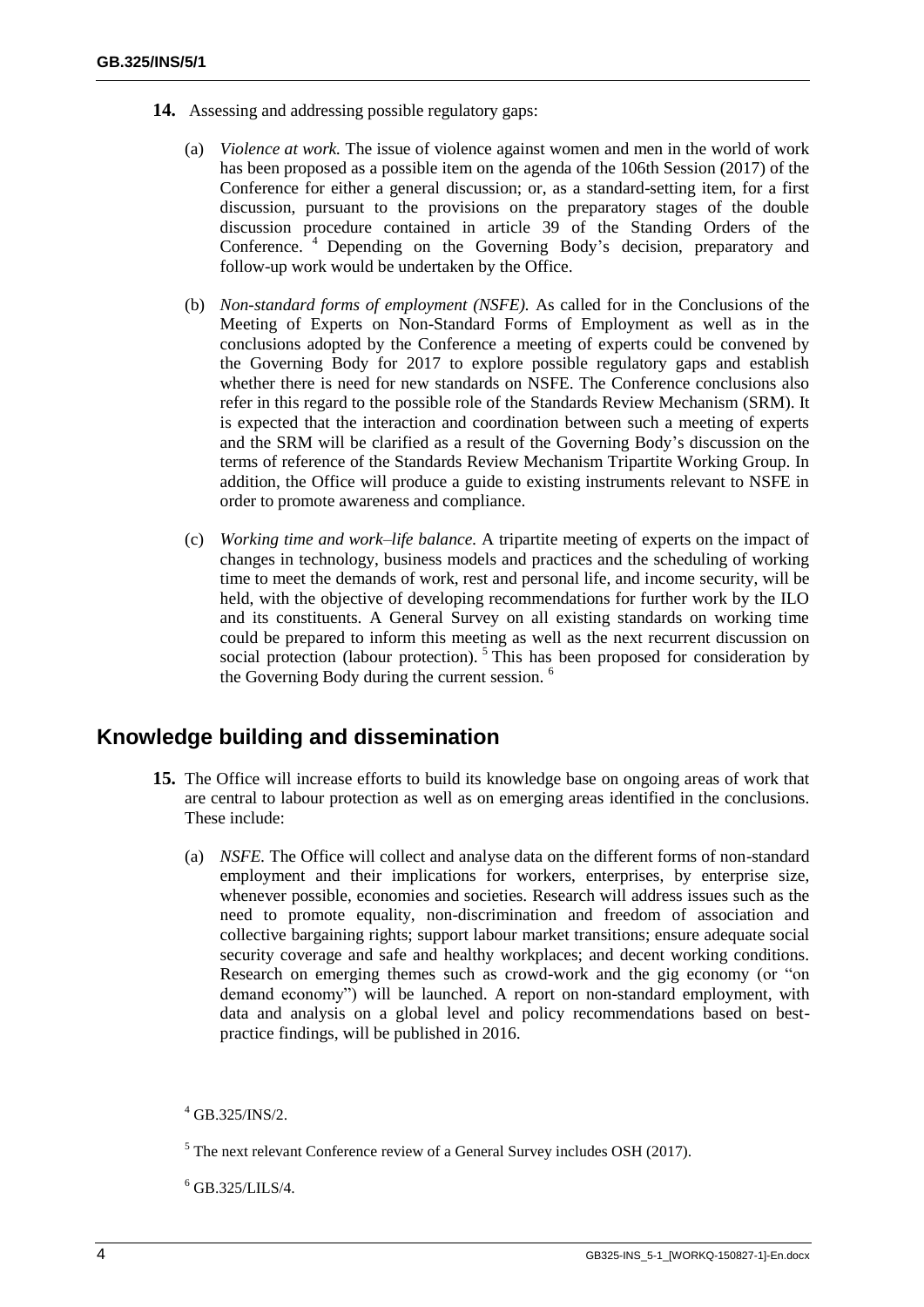- (b) *Wages.* The Global Wage Report will continue to be the flagship vehicle for the dissemination of ILO research and policy advisory services on wage policies. Accumulated knowledge on minimum wage policies will be translated in userfriendly multiple products for use by constituents and experts. This resource package will cover issues such as extending minimum wages' coverage to unprotected workers and improving compliance, and will be used in capacity-building activities. More empirical research will be undertaken on wage formation in enterprises, including by size of enterprises, where possible; the criteria for minimum wage fixing in line with Convention No. 131, and on wage protection, including the payment of wages, lawful wage deductions, and its regulation. The issue of youth wages and minimum wages for young people will be addressed in this context.
- (c) *Working time.* Comparative legal research will be conducted and proposals will be made on how to afford adequate protection to nursing personnel and domestic workers, who are excluded from the scope of the main ILO standards on working time. Research will be undertaken on ways to curb unduly long hours of work through studies on the law and practice of rest hours, as well as on working time arrangements characterized by unpredictability and high variability of work schedules. A study on the use of new information and communication technologies (ICTs) to perform work outside of the employer's premises and its effects on working time, work-life balance, job performance, and workers' health and well-being will be carried out together with the European Foundation for the Improvement of Living and Working Conditions (EUROFOUND) in ten EU Member States and five non-EU countries.
- (d) *OSH.* A global study on psychosocial risk and work-related stress will be conducted with a view to developing methods to assist constituents in responding to working conditions that cause psychosocial risks and hazards, including in the informal economy. <sup>7</sup> Guidelines to assist constituents in mainstreaming gender concerns in national OSH policies and programmes will be prepared and disseminated.
- (e) *Freedom of association and collective bargaining.* Policy and information briefs will be produced on good practices of regulatory and other initiatives to extend collective bargaining coverage, in accordance with national law and practice, and to help close the representational gap in select sectors, including contract cleaning, private security, construction, fishing, agriculture and domestic work, as well as on ways to include migrant workers, contract workers and workers in SMEs, in collective agreements.
- (f) *Gender equality.* The women at work centenary initiative will examine the status and conditions of women in the world of work, <sup>8</sup> informed by a survey on women's and men's perceptions regarding gender equality gains, gaps, obstacles and discrimination at work. The survey will be designed together with and conducted by a reputable global survey firm. A forthcoming report will analyse changes in women's access to employment and decent working conditions over the last 20 years, and enabling national and workplace policies.
- (g) *Migrant workers.* Studies will be undertaken on economic sectors with high participation of migrant workers such as care work, agriculture, construction and mining, with a view to addressing concerns over dire working conditions and unequal pay as sources of unfair competition. The studies will contain recommendations for follow-up action.

 $^{7}$  GB.325/POL/1/2.

<sup>8</sup> GB.322/INS/13/2.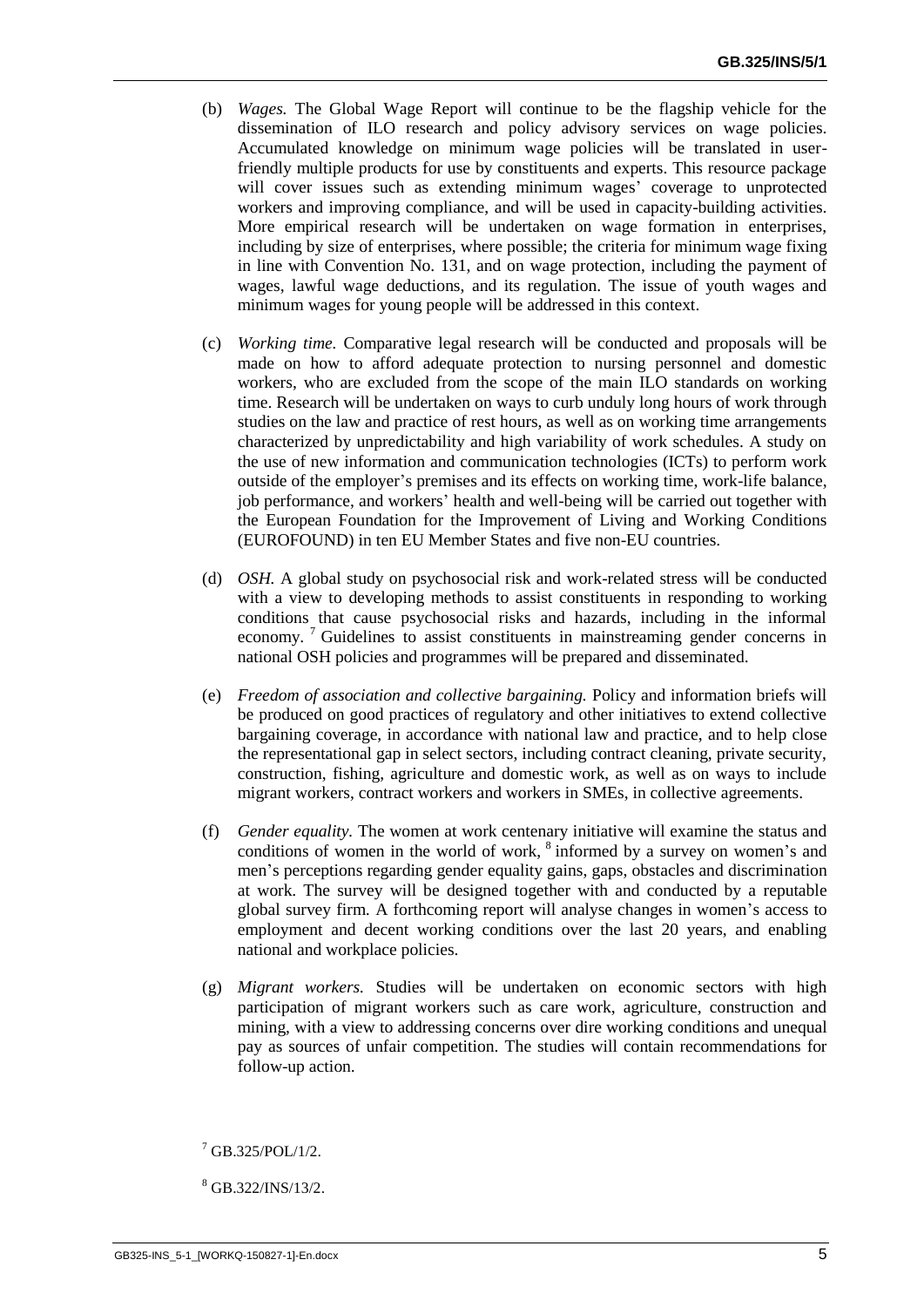# **Technical advisory services and cooperation**

- **16.** The Office will make efforts to scale-up technical cooperation, particularly in areas with heavy demand:
	- (a) *Wage policies.* The Office will facilitate the exchange and dissemination of good practices through regional training activities and peer exchange forums and will increase the number of wage specialists in the field. The Office will also seek to develop further technical cooperation projects that cover wages and collective bargaining, such as that undertaken with the Government of the Federal Republic of Germany on labour standards in the garment industry. These promote an integrated approach, seeking to improve compliance at the factory level, as well as policy frameworks at national levels. <sup>9</sup>
	- (b) *Working time.* The Office will continue to provide technical assistance and policy advice on working time arrangements that can effectively reconcile workers' and enterprises' needs.
	- (c) *OSH.* Drawing on the experience of the ILO Plan of Action on OSH (2010–16), the Office will assist member States in developing national OSH programmes and OSH profiles, and including OSH in Decent Work Country Programmes (DWCPs). The recently-announced OSH Global Action for Prevention flagship programme will become the main vehicle for the Office to give effect to the recurrent discussion's conclusions, including in respect of strengthening labour inspectorates as part of a more effective compliance strategy.
	- (d) *Fair migration.* The Office will support member States in giving effect to the ILO's Fair Migration Agenda through dialogues among and between regions and by offering assistance on improving labour rights of all migrants and on ensuring fair recruitment and equal treatment of migrant workers.
	- (e) *Domestic work.* During 2011–15 assistance was given to constituents in some 50 countries to extend adequate and effective labour protections to domestic workers as part of the Governing Body approved strategy to make decent work a reality for domestic workers. The forthcoming impact assessment of the strategy will inform future services by the Office in this area.
- **17.** Technical advisory demands are likely to increase with respect to psychosocial risks and NSFE. The Office is making preparations to meet this expected demand, including methods to build capacity of employers' and workers' organizations to assist their constituents.

# **Capacity building**

- **18.** Drawing upon research and national level policy advisory services and training, the Office proposes to develop capacity-building resources in the following areas:
	- (a) *Gender equality through collective bargaining.* A resource package will be developed and training material up-dated on clauses in collective agreements that improve

<sup>&</sup>lt;sup>9</sup> Such projects also give effect to the Recommendations for action of the Global Dialogue Forum on Wages and Working Hours in the Textiles, Clothing, Leather and Footwear Industries [http://www.ilo.org/sector/Resources/recommendations-conclusions-of-sectoral-meetings/WCMS\\_](http://www.ilo.org/sector/Resources/recommendations-conclusions-of-sectoral-meetings/WCMS_311155/lang--en/index.htm) [311155/lang--en/index.htm.](http://www.ilo.org/sector/Resources/recommendations-conclusions-of-sectoral-meetings/WCMS_311155/lang--en/index.htm)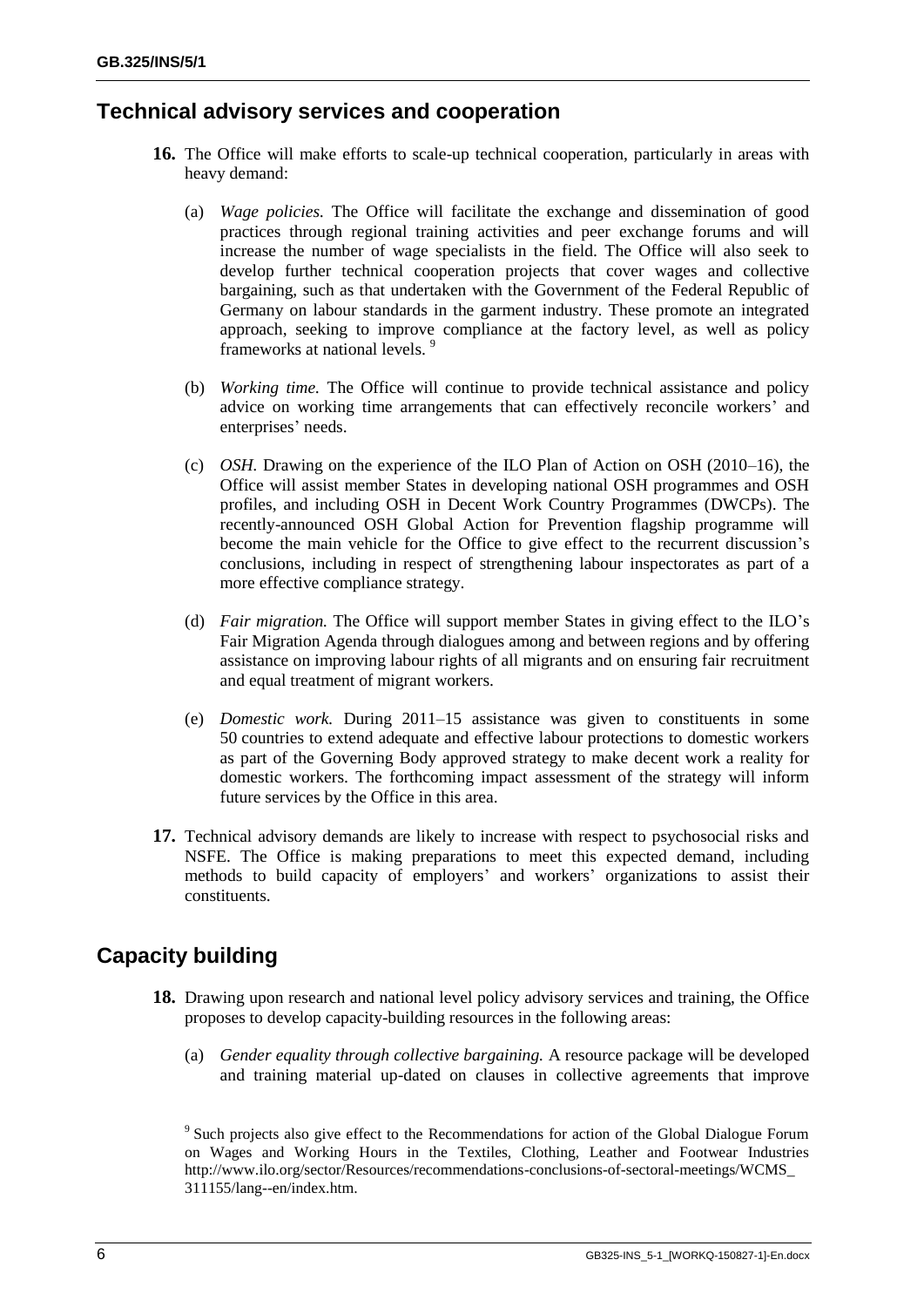maternity protection, tackle violence at work and advance equal pay, in a range of sectors and countries. Innovative practices, such as collective bargaining for domestic workers and clauses in collective agreements covering non-standard workers and/or providing special leave in cases of domestic violence will be reported. Capacity building for employers' organizations on how to strengthen the case for equitable financing mechanisms for maternity protection will be conducted.

- (b) *Working time and maternity protection in SMEs.* Training materials will be developed to facilitate the implementation of working time arrangements in SMEs that reconcile the needs of workers and employers and will be pilot tested in firms registered with the Sustaining Competitive and Responsible Enterprises (SCORE) programme. Practical guidance will be developed following an international review on good practices of maternity protection in SMEs. As follow-up to the Transition from the Informal to the Formal Economy Recommendation, 2015 (No. 204), the Office will support efforts to extend legal protection to workers in SMEs, including through incentives-based compliance measures.
- (c) *Learning from the experience of domestic workers.* Best practices and lessons learned in extending labour protections to domestic workers will be consolidated into a modular training package for interested constituents.
- (d) *Partnering with the Turin Centre.* The long-standing cooperation with the Turin Centre on labour protection issues will be strengthened through the organization of Academies on Gender Equality, Labour Migration, and Unacceptable Forms of Work, and the courses on HIV and AIDS and the world of work: A prevention and social protection perspective, and on Evolving forms of employment relationships and decent work. Training modules on preventing and addressing violence at work will be developed and jointly tested. The resource package on minimum wages will be disseminated through global and regional training activities undertaken jointly with the Turin Centre. Existing modules on wages, OSH, working time, maternity protection and domestic workers will be revamped and included in the interregional course on international labour standards for the delegates at the Conference.

#### **Monitoring and impact evaluation**

- **19.** The discussion identified the importance of monitoring and impact evaluation, for which the Office proposes to develop the following new tools:
	- (a) *Monitoring global legal trends in respect of labour protection.* The existing ILO legal databases regarding the different policy areas of labour protection  $10$  will be brought together under one common portal to improve access, and lower maintenance costs.
	- (b) *Monitoring working conditions in developing countries.* In cooperation with EUROFOUND, the Office will adapt and apply the European Working Conditions Survey (EWCS) to non-European countries and will work on the analysis and dissemination of findings in 2016–17. Subject to funding availability, the EWCS will be applied to other countries.

<sup>&</sup>lt;sup>10</sup> The Working Conditions Law database, the Industrial Relations database, the Employment Protection Legislation database, the Global Wages database and the Global Database on Occupational Safety and Health Legislation.